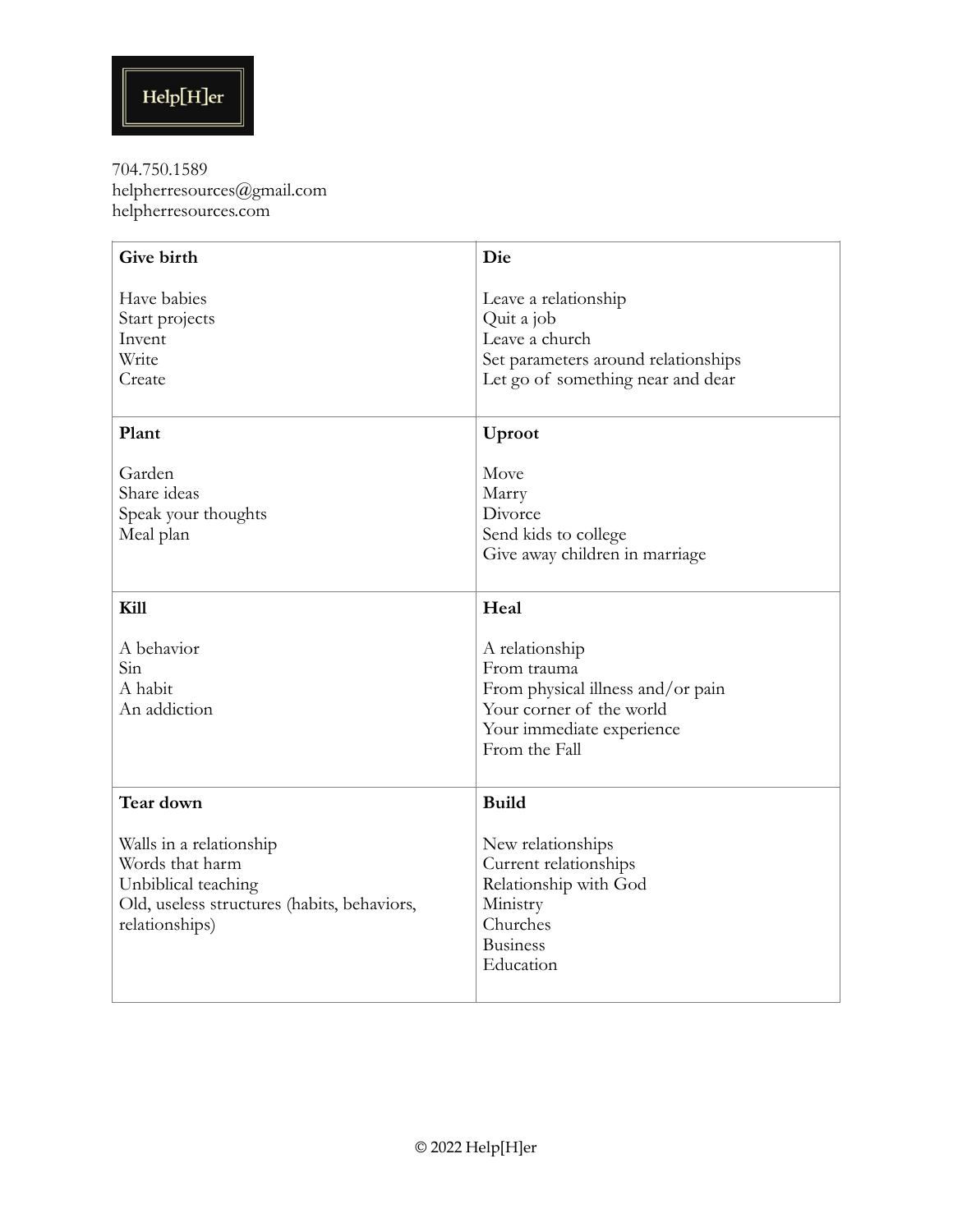| Weep                                                                                        | Laugh                                                                                                                                                 |
|---------------------------------------------------------------------------------------------|-------------------------------------------------------------------------------------------------------------------------------------------------------|
| Loss<br>Death<br>Failure<br>Sin<br>Pain<br>Sickness<br>Relationships<br>Milestones          | At jokes<br>At yourself<br>At others<br>With others<br>At the irony of it all<br>When out of control<br>Watching God's plan come together<br>At fools |
| Mourn                                                                                       | Dance                                                                                                                                                 |
| When grief isn't enough                                                                     | When happy<br>When sad<br>When praising<br>At celebrations<br>With someone                                                                            |
| Throw stones                                                                                | <b>Gather stones</b>                                                                                                                                  |
| At hypocrites<br>At liars<br>At oppressors<br>At evil<br>At heretics                        | That hurt others<br>To build<br>To throw                                                                                                              |
| Embrace                                                                                     | Avoid embracing                                                                                                                                       |
| Hug<br>Greet<br>Snuggle<br>Hold<br>Hold hands<br>Intimacy<br>Comfort<br>Kiss<br>Shake hands | Hug<br>Greet<br>Snuggle<br>Hold<br>Hold hands<br>Intimacy<br>Comfort<br>Kiss<br>Shake hands                                                           |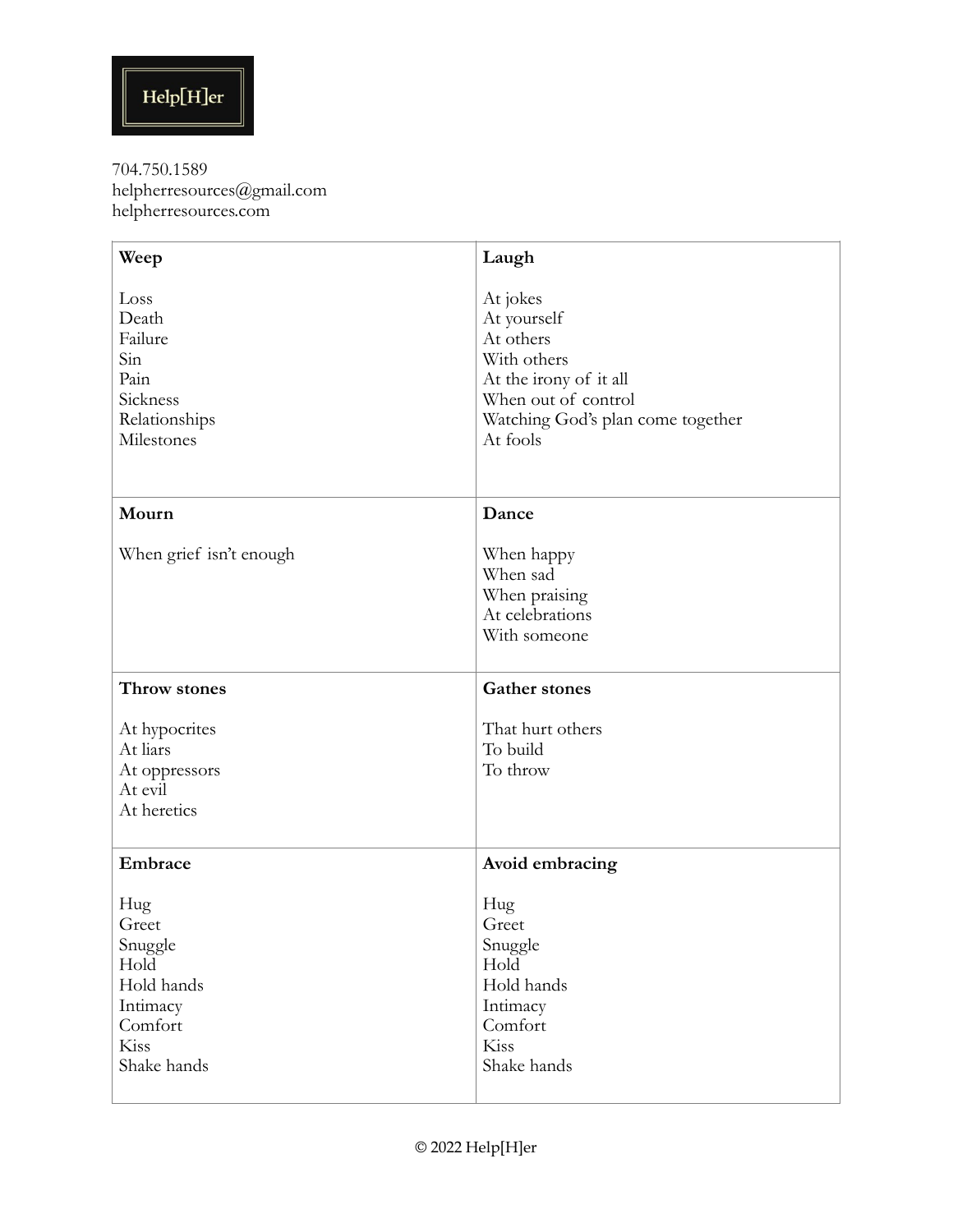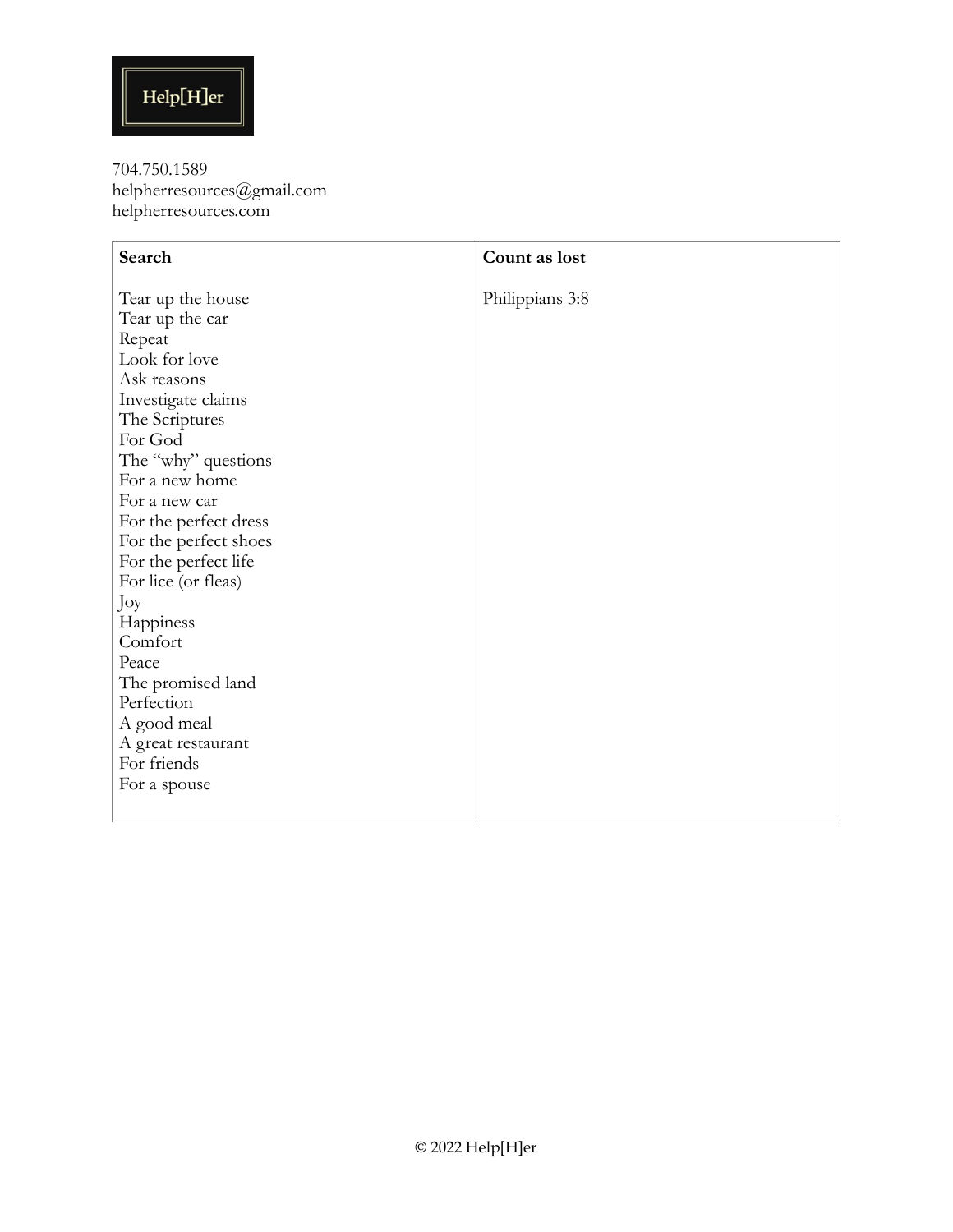| Keep                   | Throw away                     |
|------------------------|--------------------------------|
| Friends<br>Mementos    | Stuff<br>Friends               |
| Photos                 | Spouse                         |
| Journals               | Garbage                        |
| Favorite clothes       | Unnecessary items              |
| Meaningful things      | Old clothes, shoes, appliances |
| Expensive things       | Old food                       |
| Spouse                 | Mementos                       |
| <b>Books</b>           | <b>Books</b>                   |
| Magazines              | Magazines                      |
| Pets                   |                                |
| Too much stuff         |                                |
|                        |                                |
| Tear                   | <b>Sew</b>                     |
| Clothes                | Clothes                        |
| Paper                  | Relationships                  |
| People                 | Household items                |
| Relationships          | Halloween costumes             |
| Garbage                | Special occasion wear          |
|                        | Shoes                          |
|                        |                                |
| Silence                | Speak                          |
| When it hurts too much | When it hurts too much         |
| When it costs too much | When it costs too much         |
| When it's important    | When it's important            |
| Wrong time             | Right time                     |
| Wrong place            | Right place                    |
| Wrong person           | Right person                   |
| Wrong words            | Right words                    |
|                        |                                |